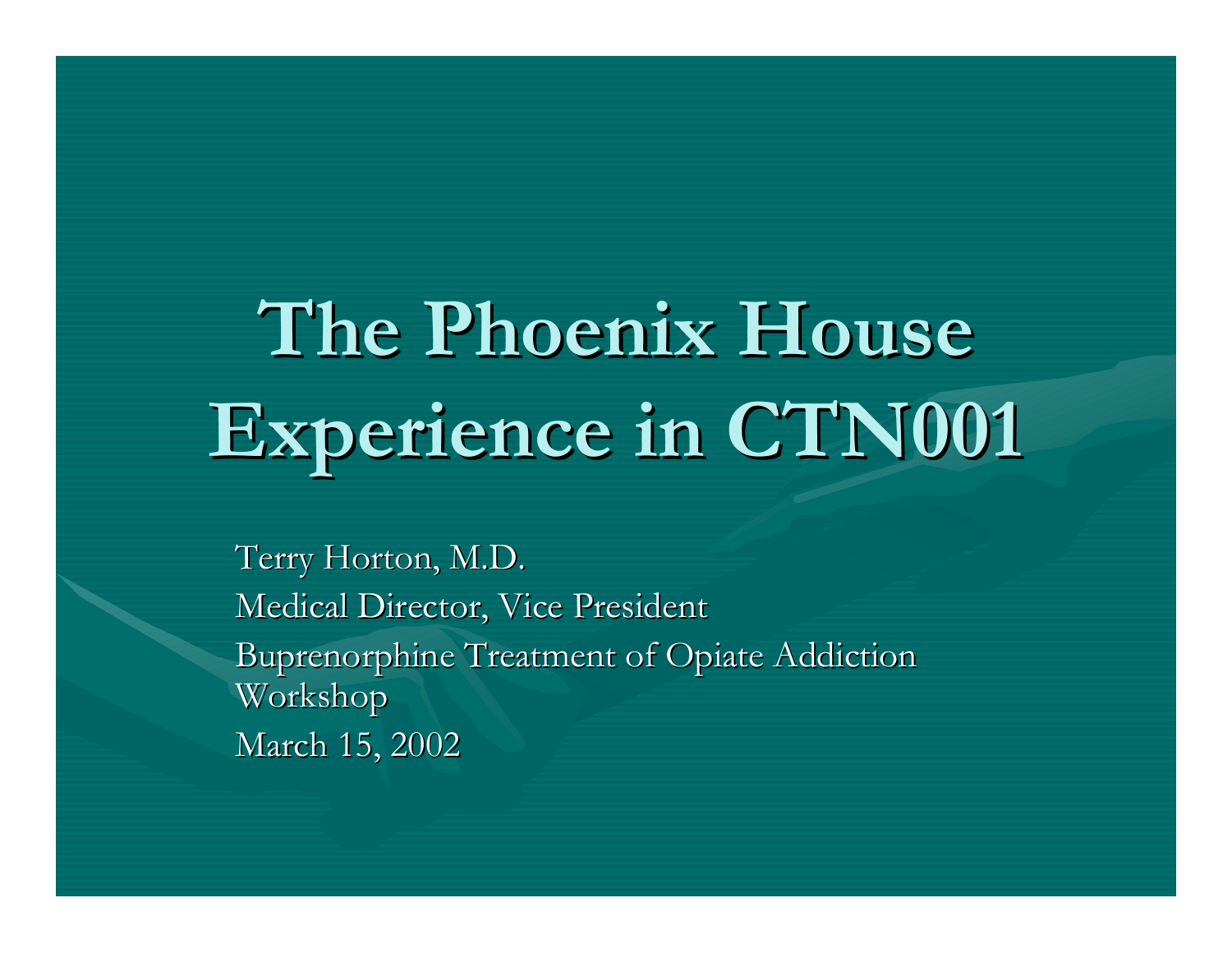### **The Phoenix House Experience in CTN001**

- 1. Phoenix House
- 2. Program needs
- 3. Challenges
- 4. Applying the lessons
- 5. Additional benefits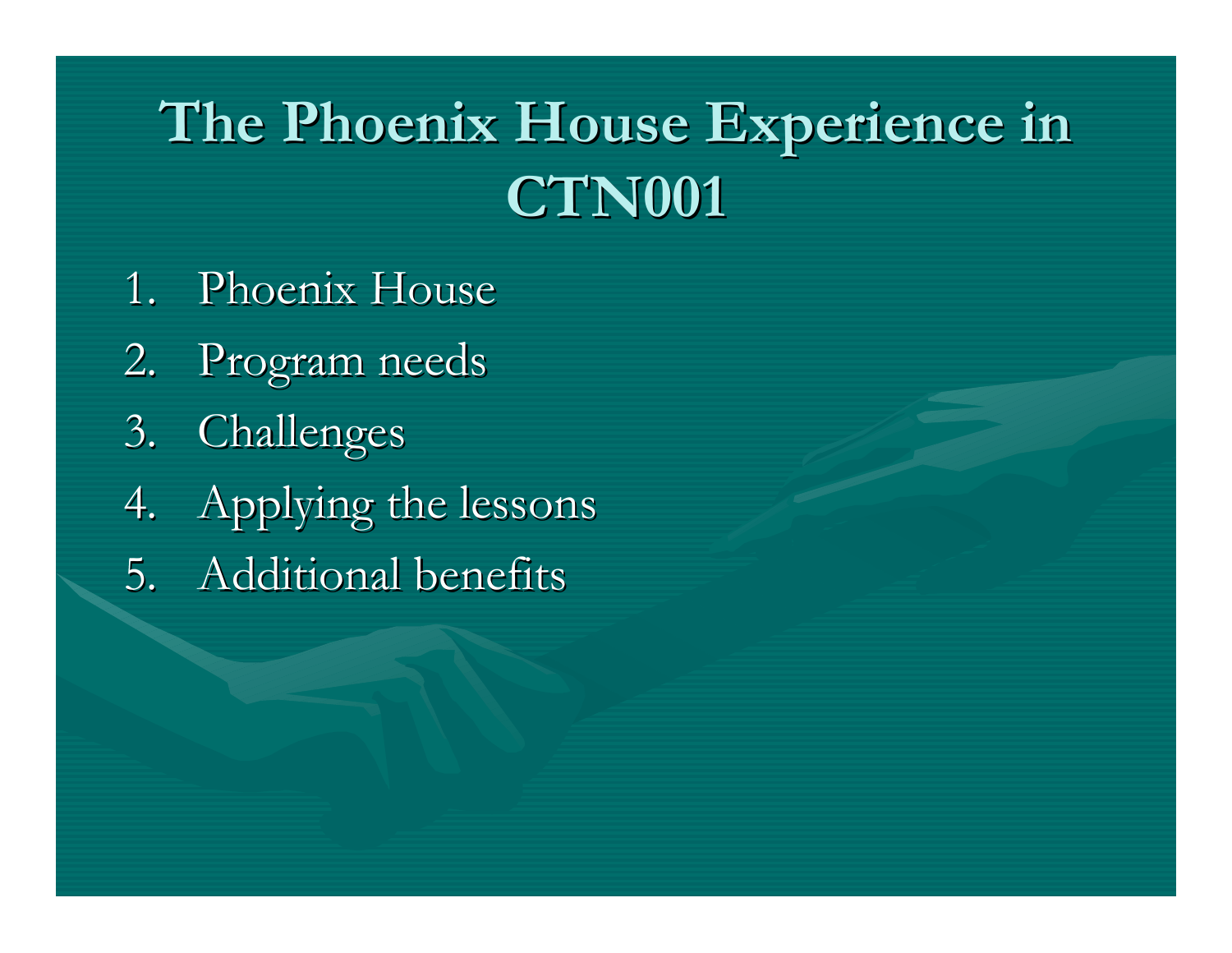#### **Phoenix House Phoenix House**

- Founded 1967, now serving 5500 nationally in 90 programs 90 programs
- Drug-free Therapeutic Community
- On-site primary care
- Active research agenda in partnership with Columbia University, RAND, and NYU
- Member of the Long Island Node of the CTN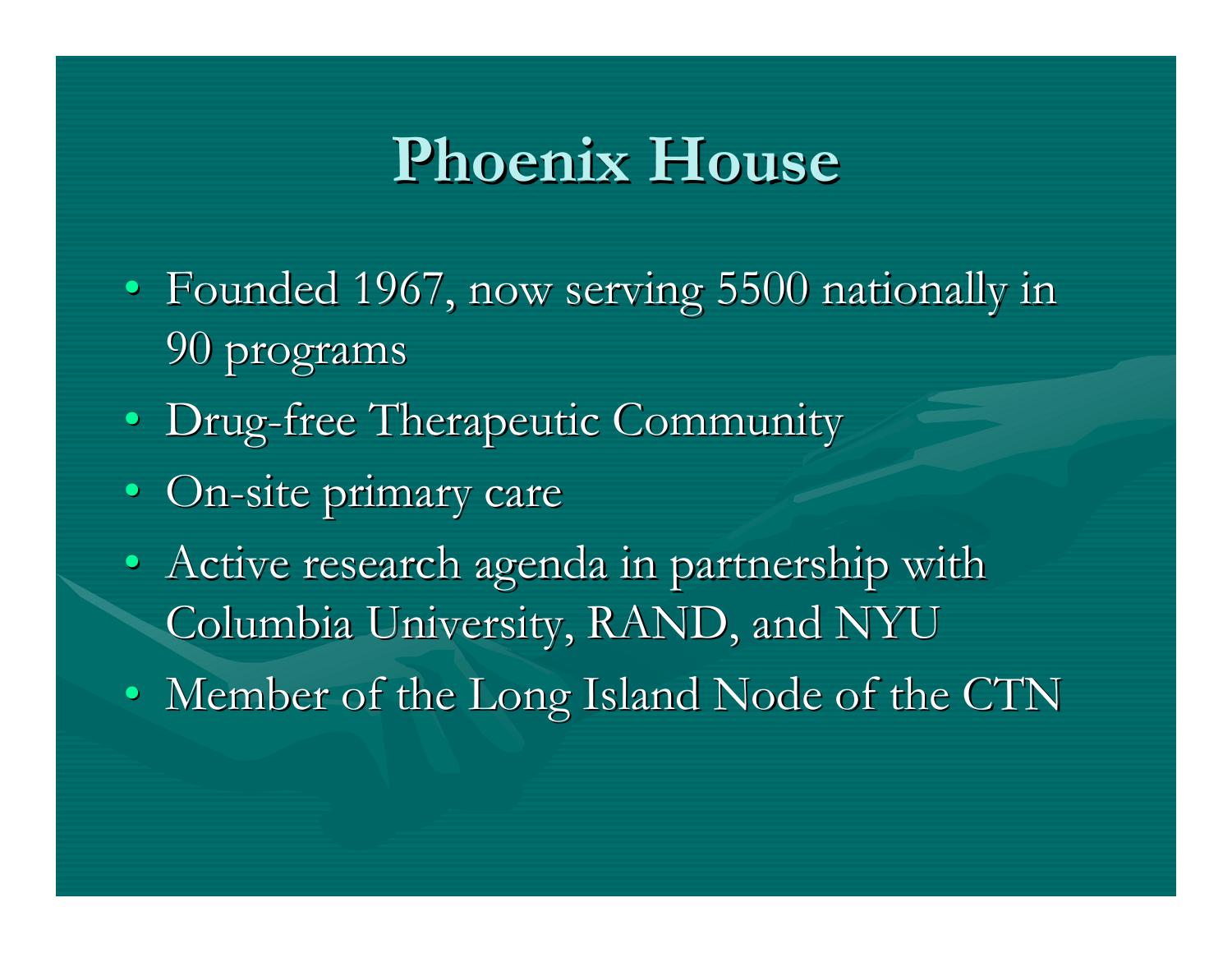### **Our Needs Our Needs**

- Stem losses of clients when referred to detox
- Stem poor client retention in Induction due to opioid withdrawal
- Diversify referral streams need a front door
- Evidence-based new service on-site detox
	- Best opioid regiment?
	- Does on-site detox  $\Longrightarrow$  better engagement and retention?
- Best practices training for new service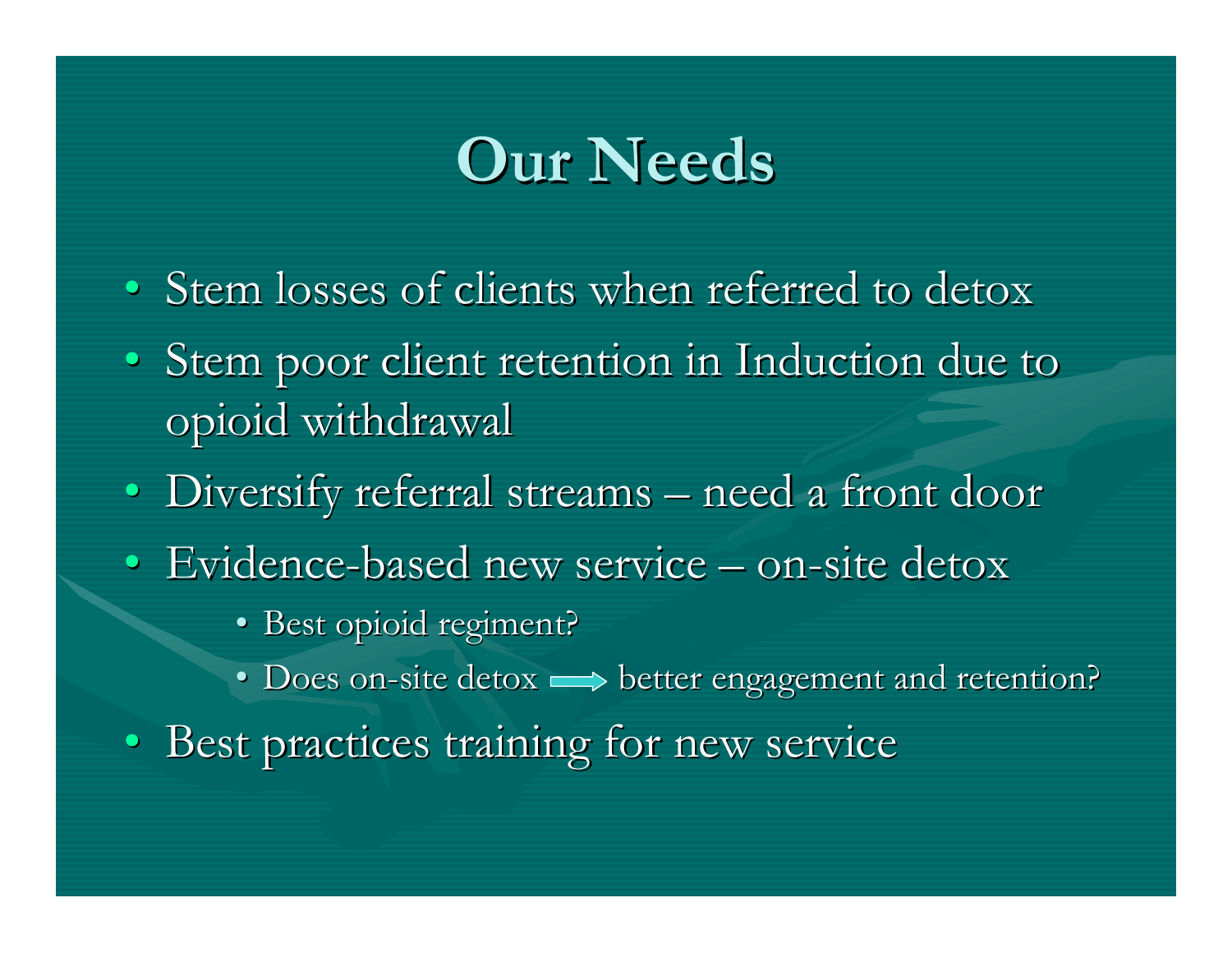## **Challenges Challenges**

- Management buy-in
	- Philosophically in sync Philosophically in sync
	- Concerned about recruitment and retention Concerned about recruitment and retention
- Drug program staff buy-in
	- $-$  Distraught over withdrawal-related losses
	- $-$  Enthusiastic to participate in a national study
	- $-$  Wanted training
	- RA's presence and interest in the setting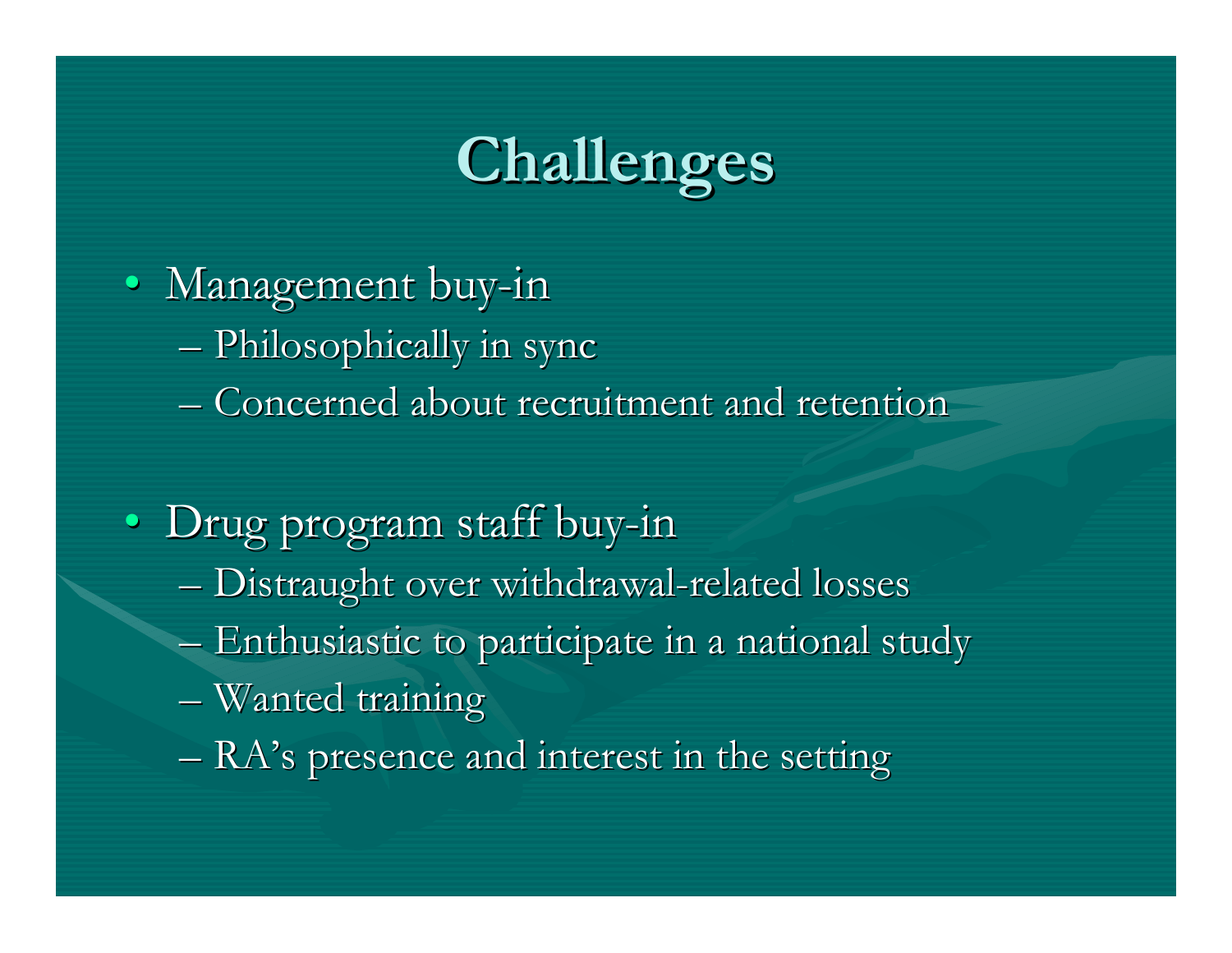

- Medical Staff
	- $-$  Distraught over withdrawal-related losses
	- Anxious about clonidine, interested in Bup
	- Reassured by Columbia's role
	- $-$  Training sessions valued
	- Coverage for after-hours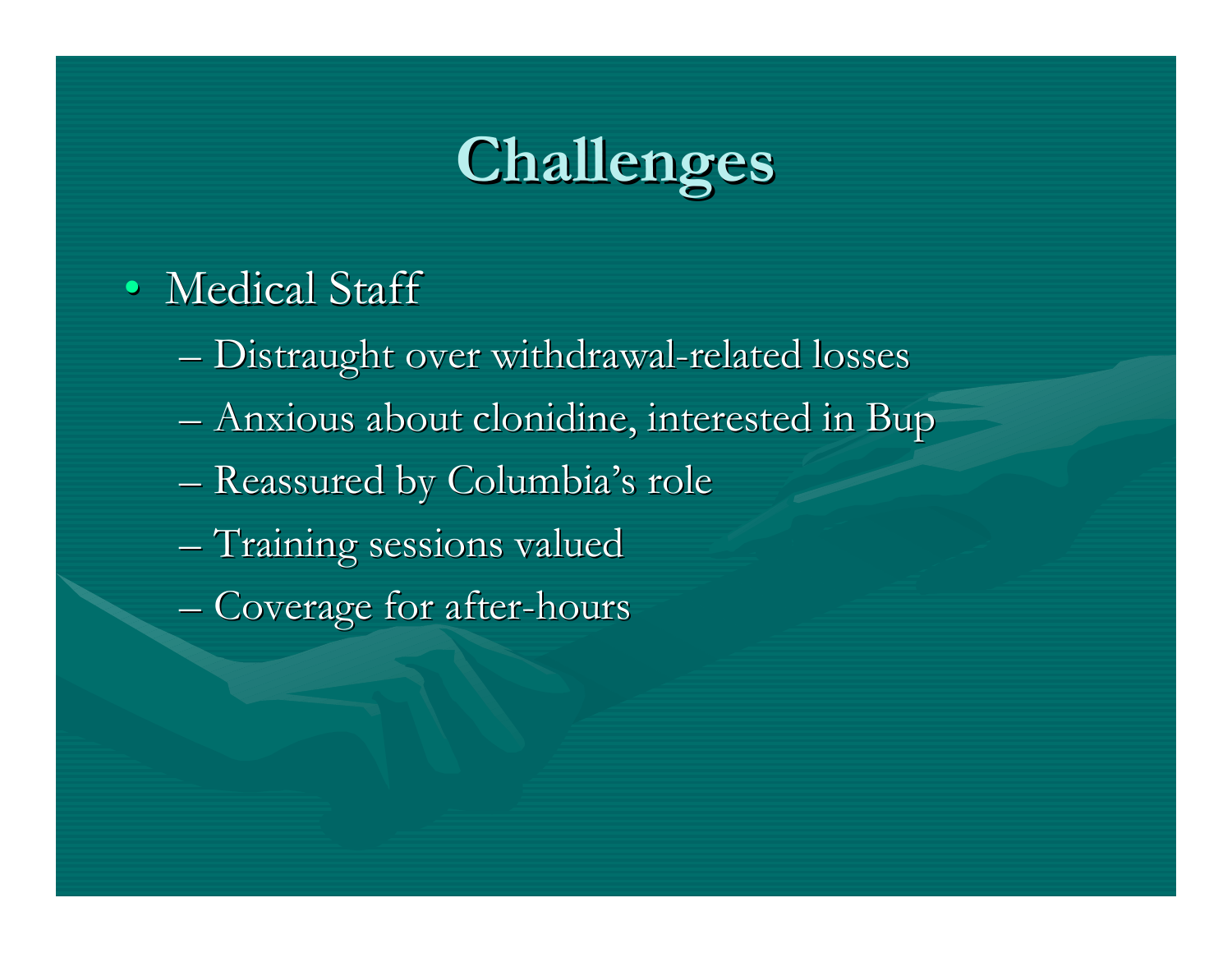

- IRB Delays
	- $-$  Difficult to maintain staff readiness
	- $-$  Difficult to maintain program enthusiasm
	- Budget chaos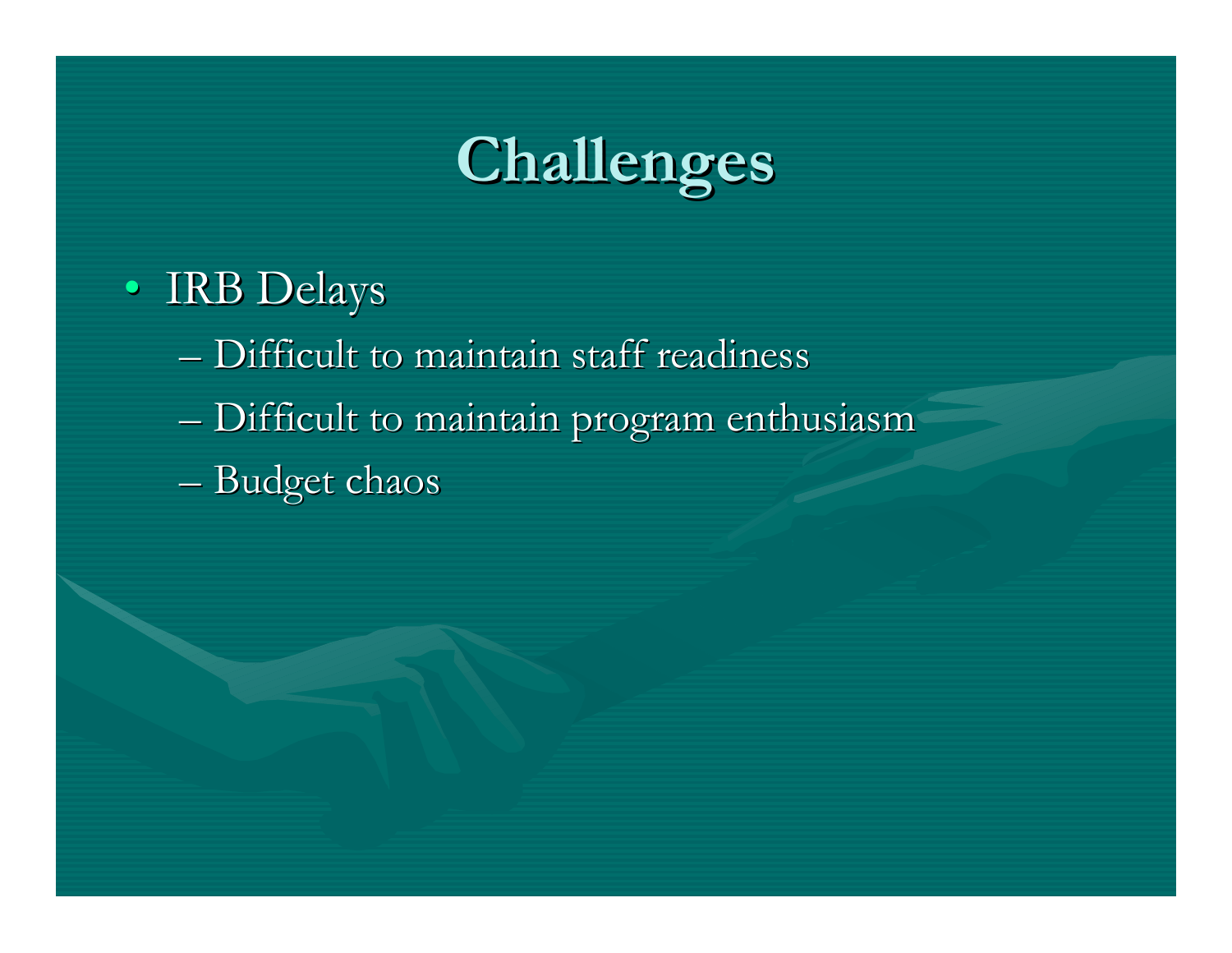

- Logistical Issues
	- $-\ \text{Paper},\ \text{Paper},\ \text{Paper},\ \text{Paper},\ \text{~Paper},\ \text{~Paper},\ \text{~Paper},\ \text{~Paper},\ \text{~Paper},\ \text{~Paper},\ \text{~Paper},\ \text{~Paper},\ \text{~Paper},\ \text{~Paper},\ \text{~Paper},\ \text{~Paper},\ \text{~Paper},\ \text{~Paper},\ \text{~Paper},\ \text{~Paper},\ \text{~Paper},\ \text{~Paper},\ \text{~Paper},\ \text{~Paper},\ \text{~Paper},\ \text{~Paper},\ \text{~Paper},\ \text{~Paper},\ \text{$
	- $-$  Interference with usual clinic functioning
	- $-$  Admissions department stress test
		- Intake mechanisms too lengthy
		- $\bullet$  Outreach efforts no longer street traffic-based
	- $-$  Everything else that was handled by our RA  $\,$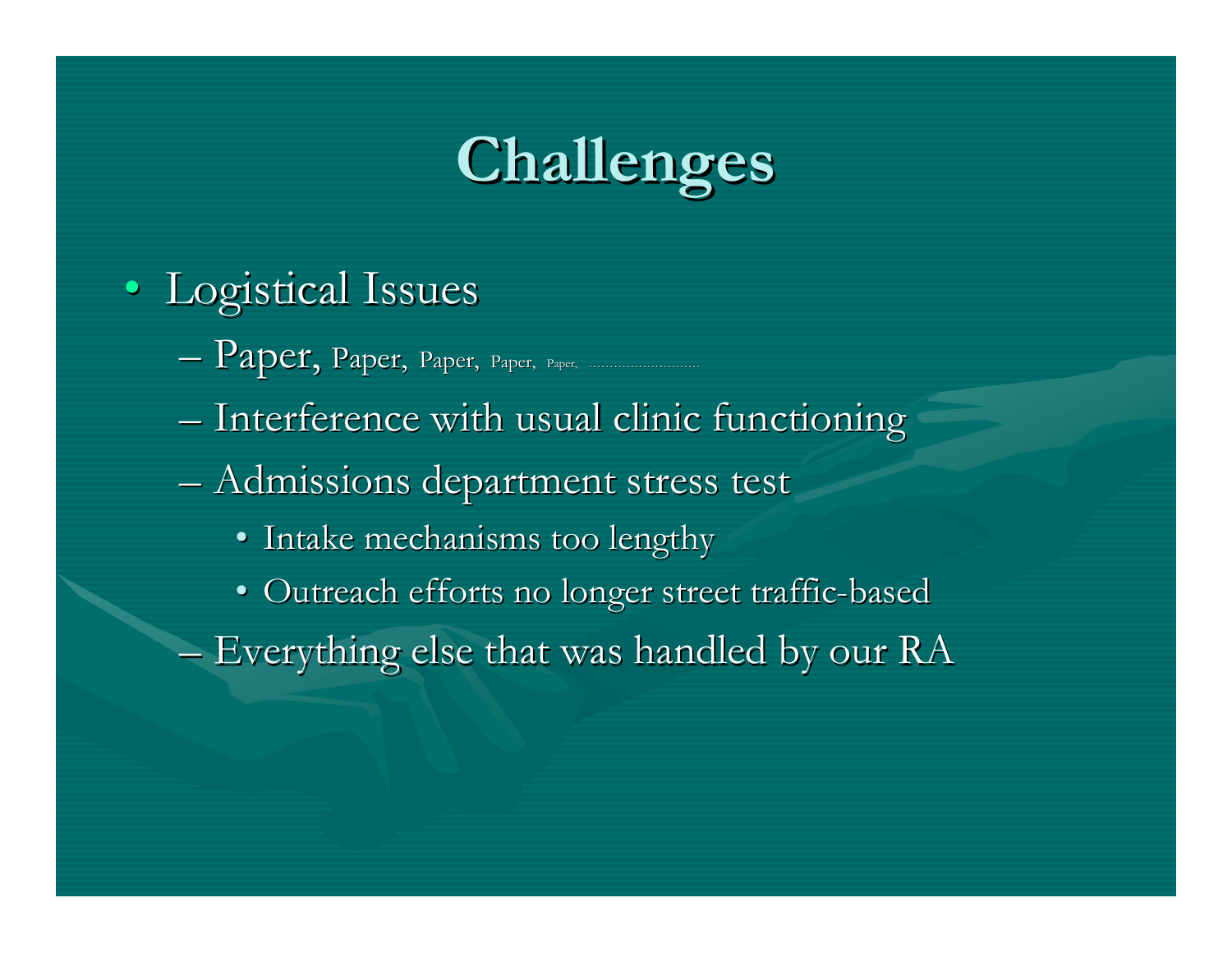

- Recruitment
	- Historical volume not realized
	- $-$  The program vs. the study
	- $-$  Requirement for new referral patterns
		- Management efforts
		- Ads, calls, expanding contacts
		- Outreach worker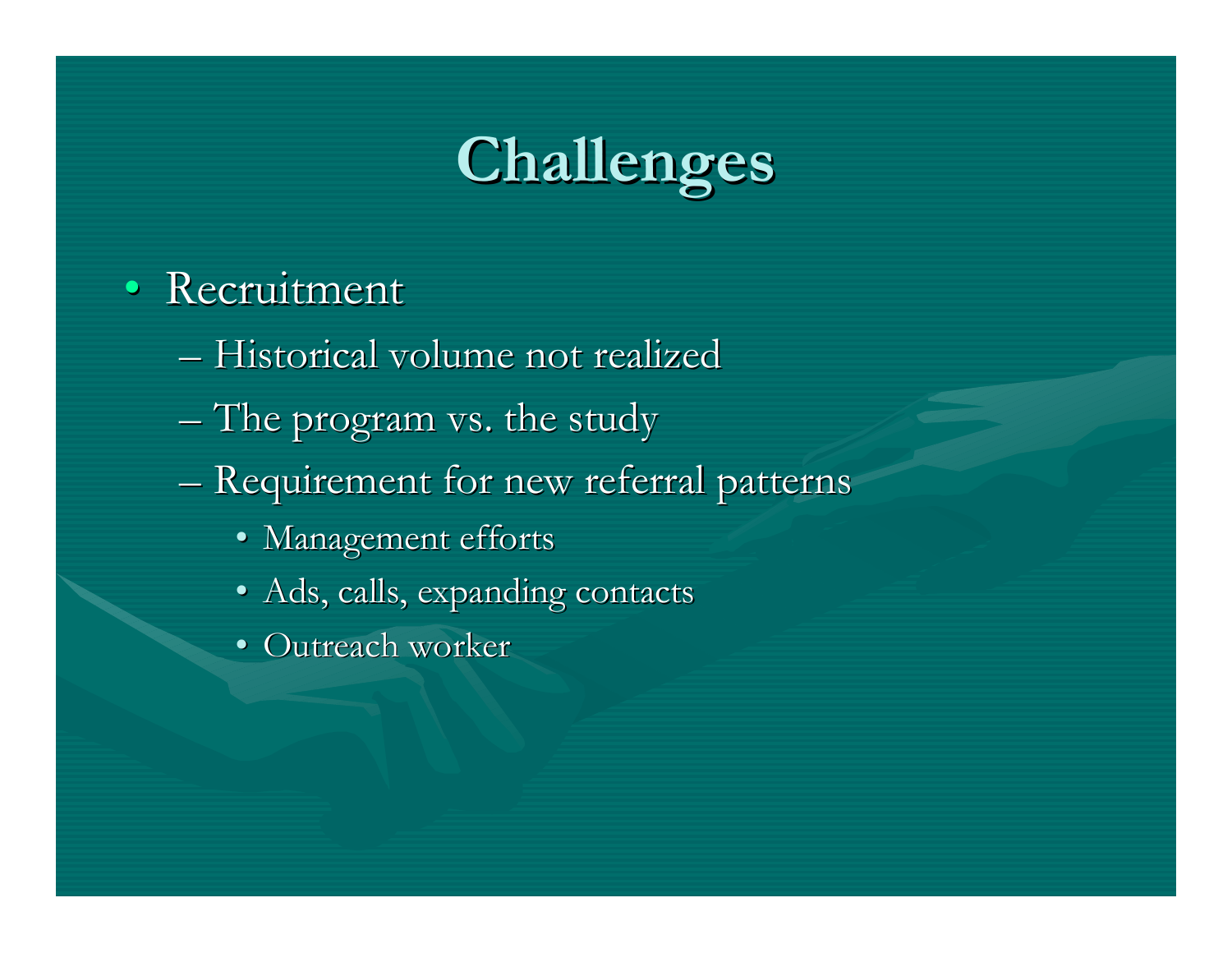# **Applying the Lessons Applying the Lessons**

- Medical Staff
	- $\mathcal{L}_{\mathcal{A}}$ – Cadre of clinicians competent at community-based opioid detox
	- <del>katalog katalog a</del> – Plenty of capable backup
- Clinical staff learning how to support
- $\bullet$ • Admissions now streamlining and more flexible
- Logistical issues identified and addressed
- $\bullet$ New outreach effort in the works
- •Early indications suggest this will work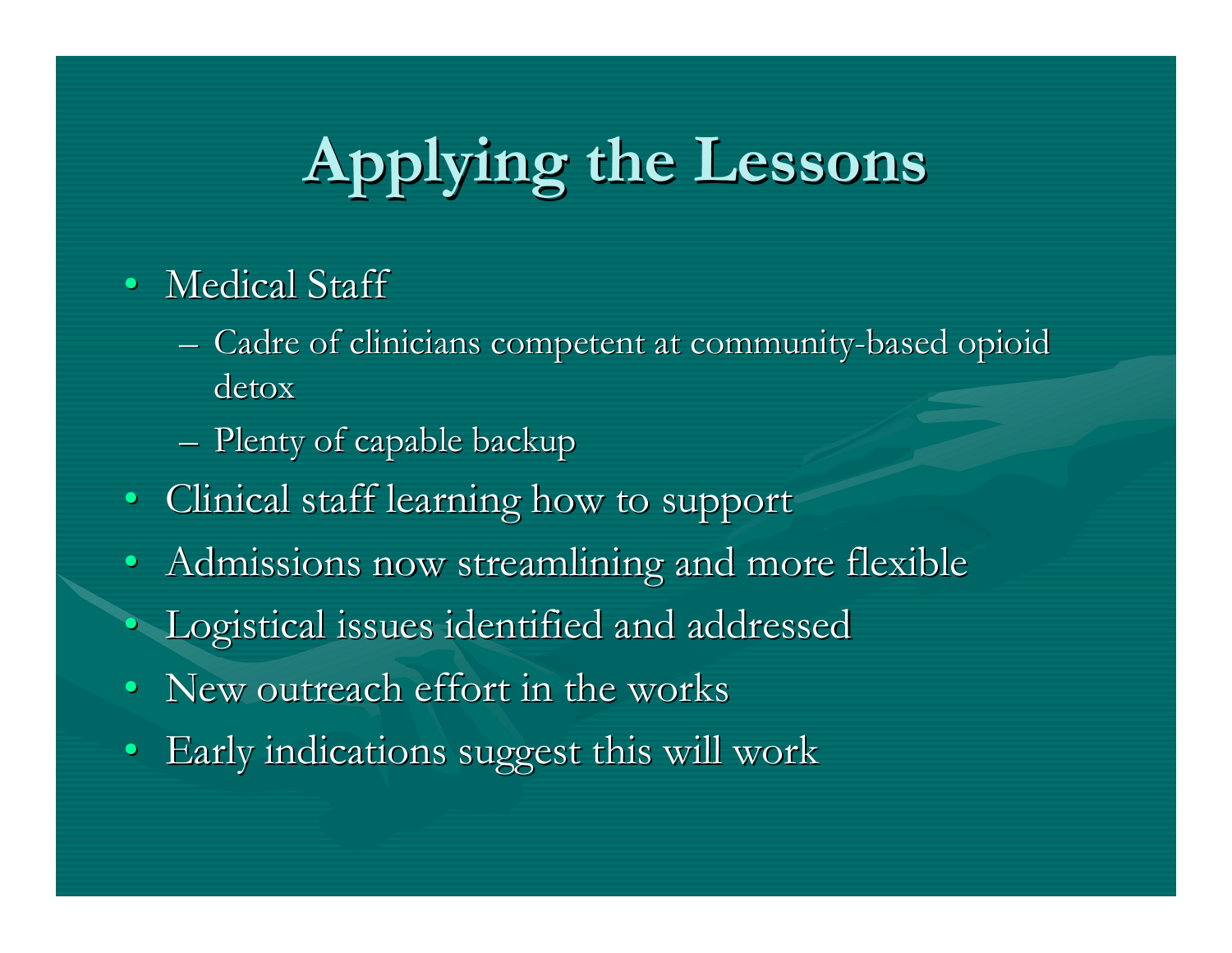#### **Other Benefits Other Benefits**

- Fosters program acceptance of research as a tool to support our mission
- Supports concept of an evidence-based approach within Phoenix House
- Forges excellent working relationships with our CTN node brethren
	- $-$  Consultants on research and addiction medicine
	- $-$  Collaborators in a number of other initiatives  $\overline{\phantom{a}}$